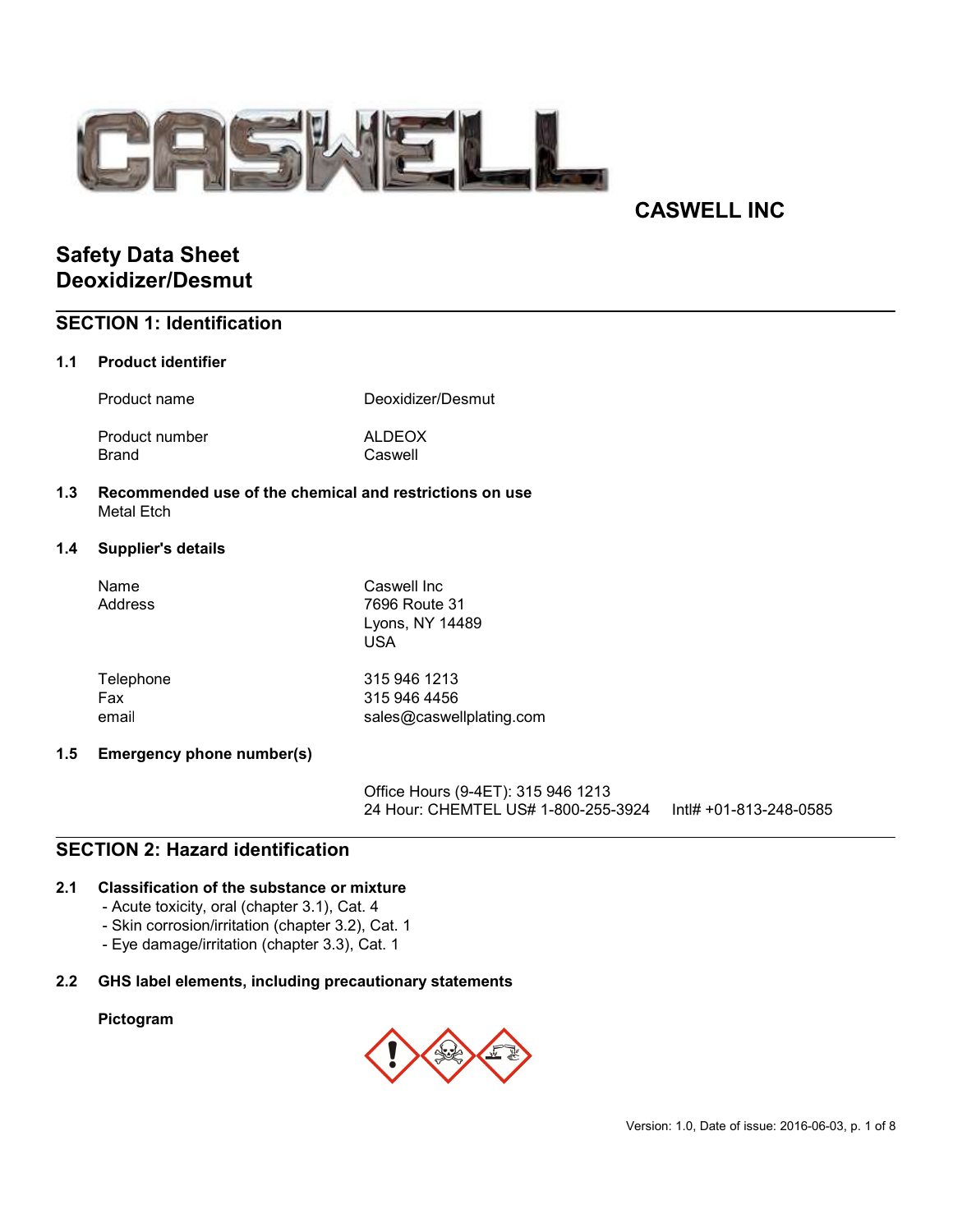| <b>Signal word</b>                | <b>Danger</b>                                                                                                                      |
|-----------------------------------|------------------------------------------------------------------------------------------------------------------------------------|
| Hazard statement(s)               |                                                                                                                                    |
| H302                              | Harmful if swallowed                                                                                                               |
| H314                              | Causes severe skin burns and eye damage                                                                                            |
| H318                              | Causes serious eye damage                                                                                                          |
| <b>Precautionary statement(s)</b> |                                                                                                                                    |
| P <sub>264</sub>                  | Wash  thoroughly after handling.                                                                                                   |
| P270                              | Do not eat, drink or smoke when using this product.                                                                                |
| P301+P312                         | IF SWALLOWED: Call a POISON CENTER/doctor//if you feel unwell,                                                                     |
| P330                              | Rinse mouth.                                                                                                                       |
| P <sub>501</sub>                  | Dispose of contents/container to                                                                                                   |
| P <sub>260</sub>                  | Do not breathe dust/fume/gas/mist/vapours/spray.                                                                                   |
| P280                              | Wear protective gloves/protective clothing/eye protection/face protection.                                                         |
| P301+P330+P331                    | IF SWALLOWED: Rinse mouth. Do NOT induce vomiting.                                                                                 |
| P303+P361+P353                    | IF ON SKIN (or hair): Take off immediately all contaminated clothing. Rinse<br>skin with water/shower.                             |
| P363                              | Wash contaminated clothing before reuse.                                                                                           |
| P304+P340                         | IF INHALED: Remove person to fresh air and keep comfortable for breathing.                                                         |
| P310                              | Immediately call a POISON CENTER/doctor/                                                                                           |
| P321                              | Specific treatment (see  on this label).                                                                                           |
| P305+P351+P338                    | IF IN EYES: Rinse cautiously with water for several minutes. Remove<br>contact lenses if present and easy to do. Continue rinsing. |
| P405                              | Store locked up.                                                                                                                   |

# SECTION 3: Composition/information on ingredients

## 3.1 Substances

#### Hazardous components

| 1. Sulfuric acid (90-98 %)                   |              |  |
|----------------------------------------------|--------------|--|
| Concentration                                | 18%          |  |
| EC no.                                       | 231-639-5    |  |
| CAS no.                                      | 7664-93-9    |  |
| Index no.                                    | 016-020-00-8 |  |
|                                              |              |  |
| 2. Sodium nitrate                            |              |  |
| Concentration                                | 6 %          |  |
| CAS no.                                      | 7631-99-4    |  |
|                                              |              |  |
| 3. WATER OR OTHER NON-REPORTABLE INGREDIENTS |              |  |

| <u>J. WATER OR OTHER NON-REFORTABLE INGREDIENT</u> |           |  |
|----------------------------------------------------|-----------|--|
| Concentration                                      | 76 %      |  |
| CAS no.                                            | 7732-18-5 |  |

## SECTION 4: First-aid measures

## 4.1 Description of necessary first-aid measures

General advice **Avoid all contact.** Consult a physician if exposed.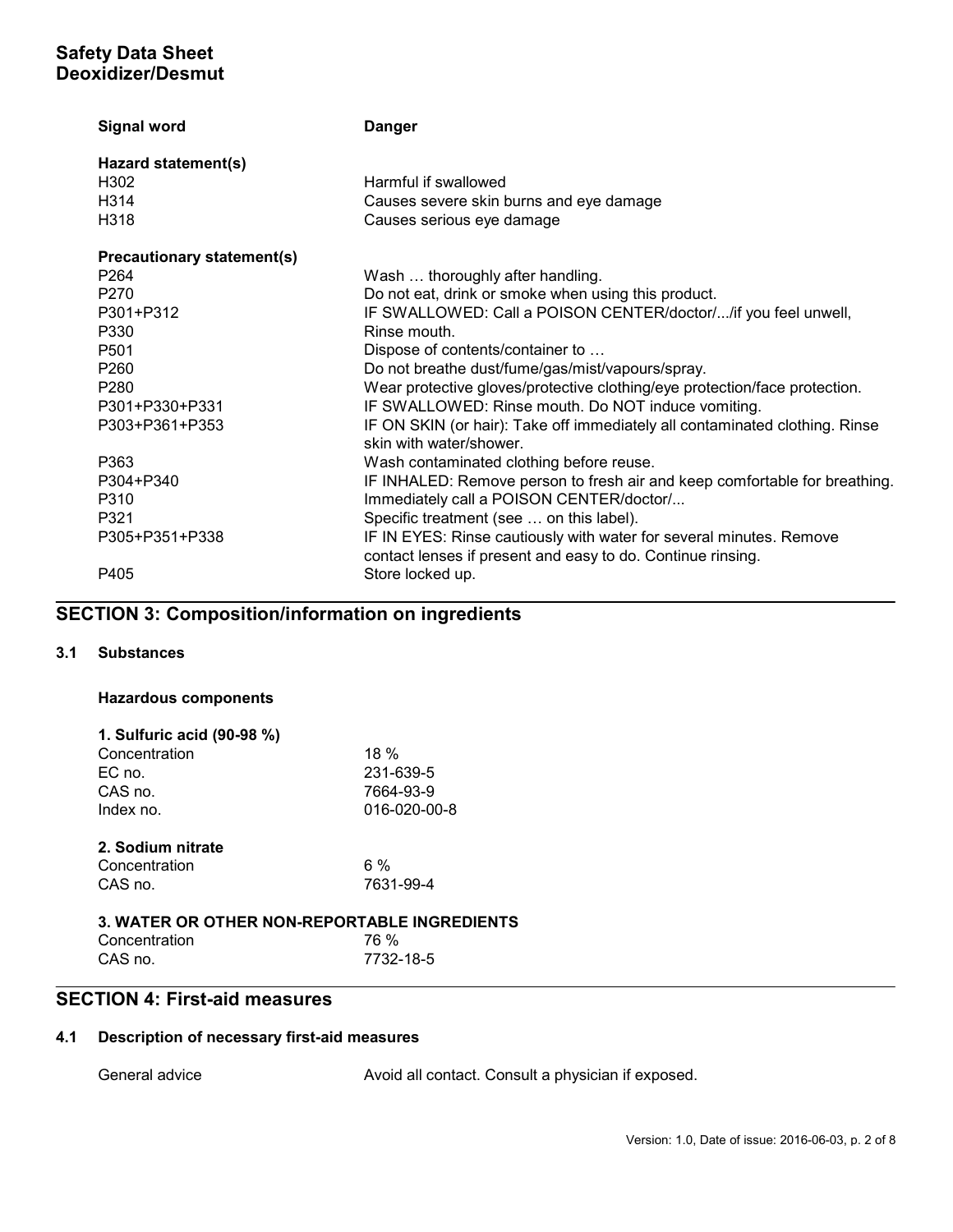| If inhaled                                             | If breathed in, move person into fresh air. If not breathing, give artificial<br>respiration. Consult a physician. |
|--------------------------------------------------------|--------------------------------------------------------------------------------------------------------------------|
| In case of skin contact                                | Rinse with plenty of water. Get medical attention if irritation develops and<br>persists.                          |
| In case of eye contact                                 | Rinse thoroughly with plenty of water for at least 15 minutes and consult a<br>physician.                          |
| If swallowed                                           | Drink 1 or 2 glasses of water. Do NOT induce vomiting. Get medical<br>attention immediately if symptoms occur.     |
| Personal protective equipment for first-aid responders | See section 8                                                                                                      |

4.2 Most important symptoms/effects, acute and delayed Not Available

## SECTION 5: Fire-fighting measures

- 5.1 Suitable extinguishing media Use extinguishing media appropriate for surrounding fire.
- 5.2 Specific hazards arising from the chemical Not available
- 5.3 Special protective actions for fire-fighters Wear self-contained breathing apparatus for firefighting if necessary.

#### SECTION 6: Accidental release measures

- 6.1 Personal precautions, protective equipment and emergency procedures See section 8 for PPE.
- 6.2 Environmental precautions See section 12 for Environmental Information
- 6.3 Methods and materials for containment and cleaning up

SMALL SPILLS: Contain and absorb with absorbent material and place into containers for later disposal. Wash site of spillage thoroughly with water. LARGE SPILLS: Dike far ahead of spill to prevent further movement. Recover by pumping or by using a suitable absorbent material and place into containers for later disposal. Dispose in suitable waste container.

#### SECTION 7: Handling and storage

#### 7.1 Precautions for safe handling

Avoid contact with skin and eyes. Avoid inhalation of vapour or mist. For precautions see section 2.2.

7.2 Conditions for safe storage, including any incompatibilities Keep container tightly closed in a dry and well-ventilated place. Containers which are opened must be carefully resealed and kept upright to prevent leakage. Incompatible with strong acids and bases.

## SECTION 8: Exposure controls/personal protection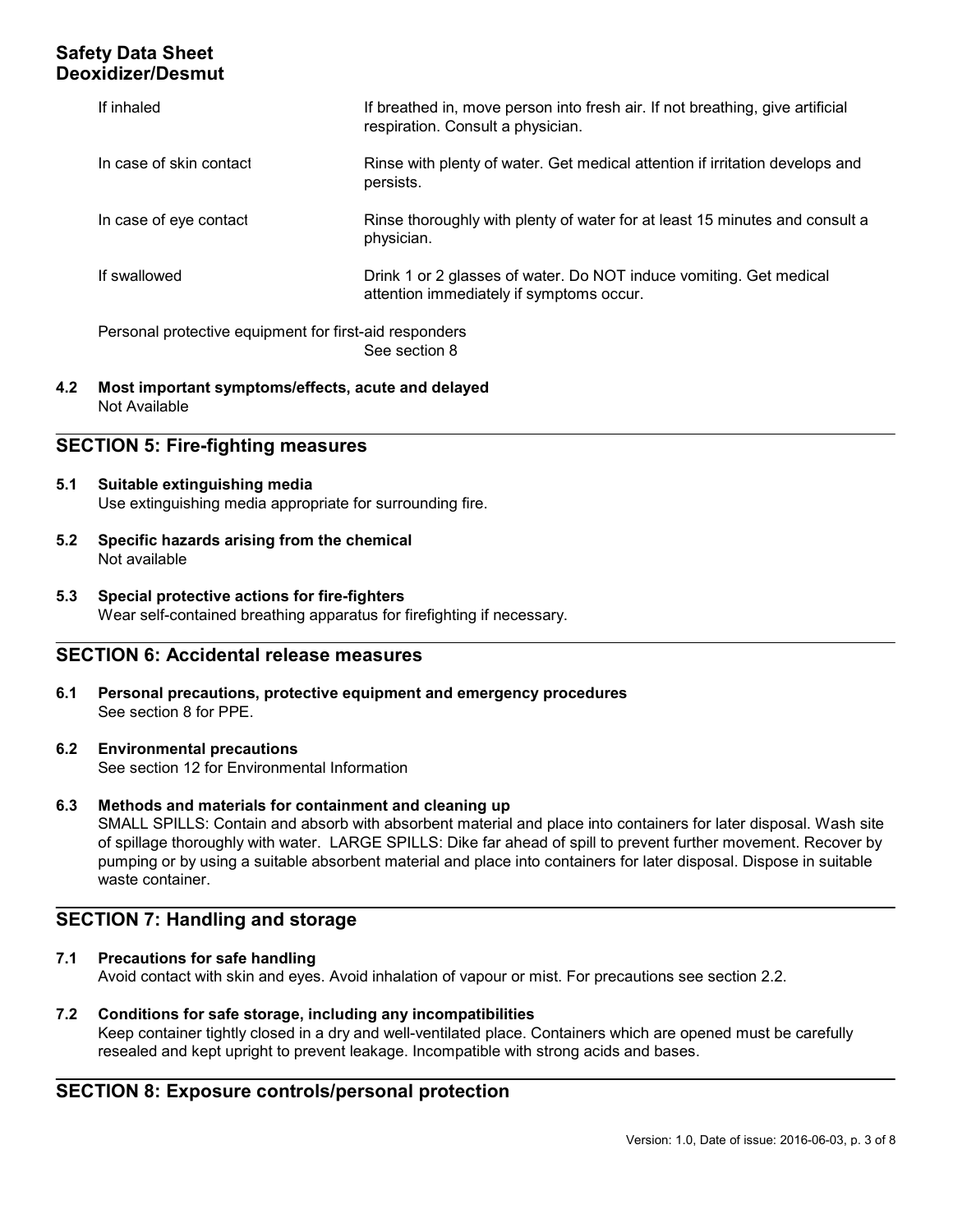#### 8.1 Control parameters

1. Sulfuric acid (CAS: 7664-93-9) PEL (Inhalation): 1 mg/m3 (OSHA) OSHA Annotated Table Z-1, www.osha.gov

# 2. Sulfuric acid (CAS: 7664-93-9)

PEL (Inhalation): 0.1 mg/m3, (ST) 3 mg/m3 (Cal/OSHA) OSHA Annotated Table Z-1, www.osha.gov

3. Sulfuric acid (CAS: 7664-93-9) REL (Inhalation): 1 mg/m3 (NIOSH) OSHA Annotated Table Z-1, www.osha.gov

#### 8.2 Appropriate engineering controls

Handle in accordance with good industrial hygiene and safety practice. Wash hands before breaks and at the end of workday.

#### 8.3 Individual protection measures, such as personal protective equipment (PPE)

#### Pictograms



#### Eye/face protection

Use equipment for eye protection tested and approved under appropriate government standards such as NIOSH (US) or EN 166(EU).

#### Skin protection

Wear chemical resistant gloves and clothing.

#### Body protection

Choose body protection in relation to its type, to the concentration and amount of dangerous substances, and to the specific work-place., The type of protective equipment must be selected according to the concentration and amount of the dangerous substance at the specific workplace.

#### Respiratory protection

Wear respiratory protection. Avoid breathing vapours, mist or gas. Ensure adequate ventilation. Evacuate personnel to safe areas. For personal protection see section 8.

#### Thermal hazards

None Known

## SECTION 9: Physical and chemical properties

#### Information on basic physical and chemical properties

Appearance/form (physical state, color, etc.) Light Brown Liquid Odor No information Available Company of the Contract of the No information Available Odor threshold No information Available pH 1.0 Melting point/freezing point No information Available Initial boiling point and boiling range 152 deg F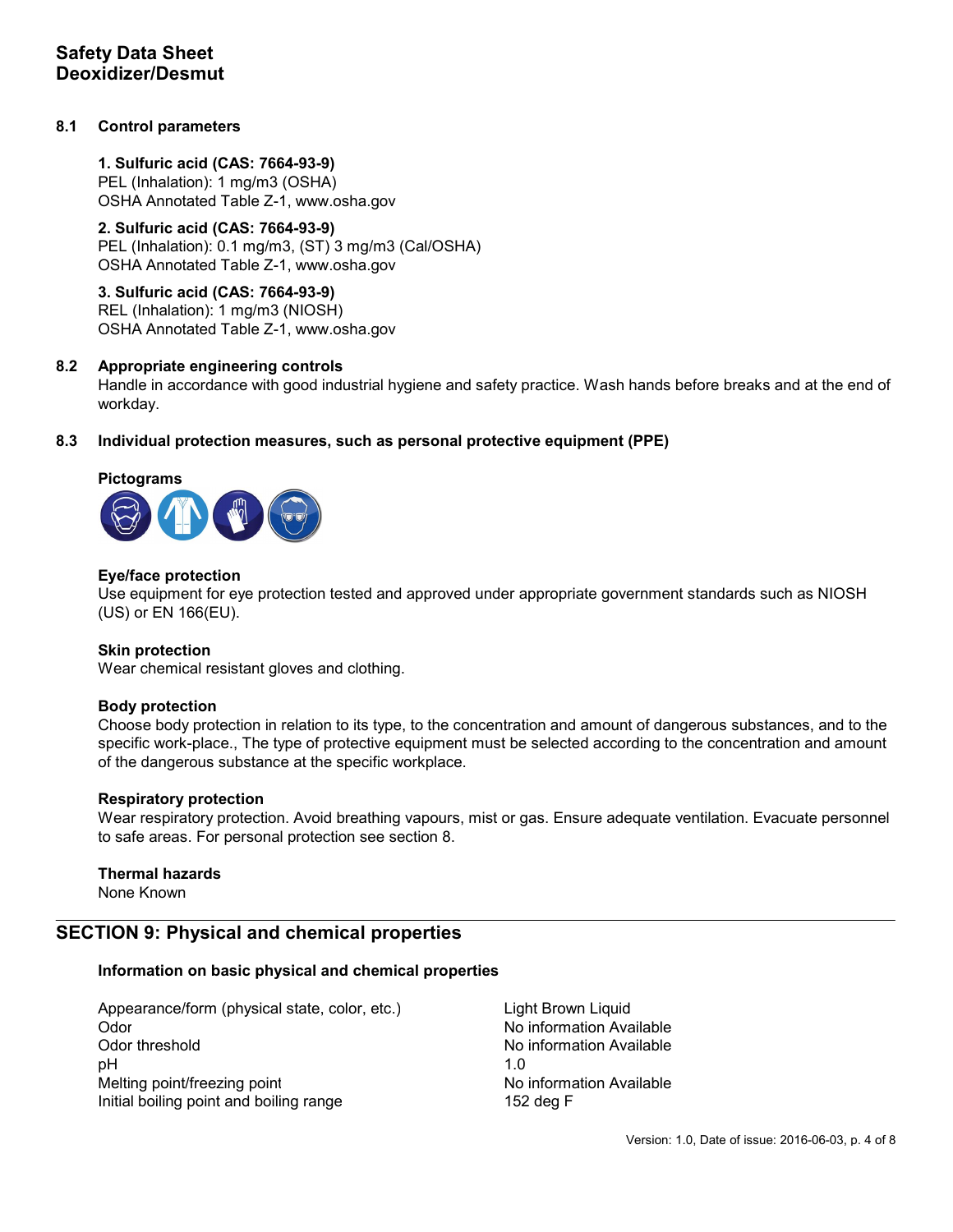- Flash point  $>$  300 deg F Evaporation rate **No information Available** No information Available Flammability (solid, gas) Moinformation Available Upper/lower flammability limits No information Available Upper/lower explosive limits Noirel and Noirel Noirel Available Vapor pressure No information Available No information Available Vapor density Notation Available Note that the North Available Note that the North Available Relative density 1.4269 Solubility(ies) No information Available Partition coefficient: n-octanol/water No information Available Auto-ignition temperature Noire and Available Noire Noire Noire Available Decomposition temperature **No information Available** No information Available Viscosity **No. 2018** Viscosity **No. 2018** Viscosity **No. 2019** No. 2019 No. 2019 No. 2019 No. 2019 No. 2019 No. 2019 No. 2019 No. 2019 No. 2019 No. 2019 No. 2019 No. 2019 No. 2019 No. 2019 No. 2019 No. 2019 No. 2019 No. 20 Explosive properties No information Available Oxidizing properties and a set of the Mondo No information Available
- 

#### Other safety information

Product does not contain Volatile Organic Compounds

## SECTION 10: Stability and reactivity

#### 10.1 Reactivity

No information Available

- 10.2 Chemical stability **Stable**
- 10.3 Possibility of hazardous reactions None
- 10.4 Conditions to avoid Temperature Extremes. Direct Sunlight
- 10.5 Incompatible materials Strong Acids and Bases

#### 10.6 Hazardous decomposition products Carbon Oxides. Steam. Hydrocarbons.

## SECTION 11: Toxicological information

#### Information on toxicological effects

#### Acute toxicity

Sulfuric Acid: 510mg/m3 (Rat) 2h Sodium Nitrate: 1267 mg/kg (Rat)

# Skin corrosion/irritation

Irritating To Skin

#### Serious eye damage/irritation

Corrosive to eyes

#### Respiratory or skin sensitization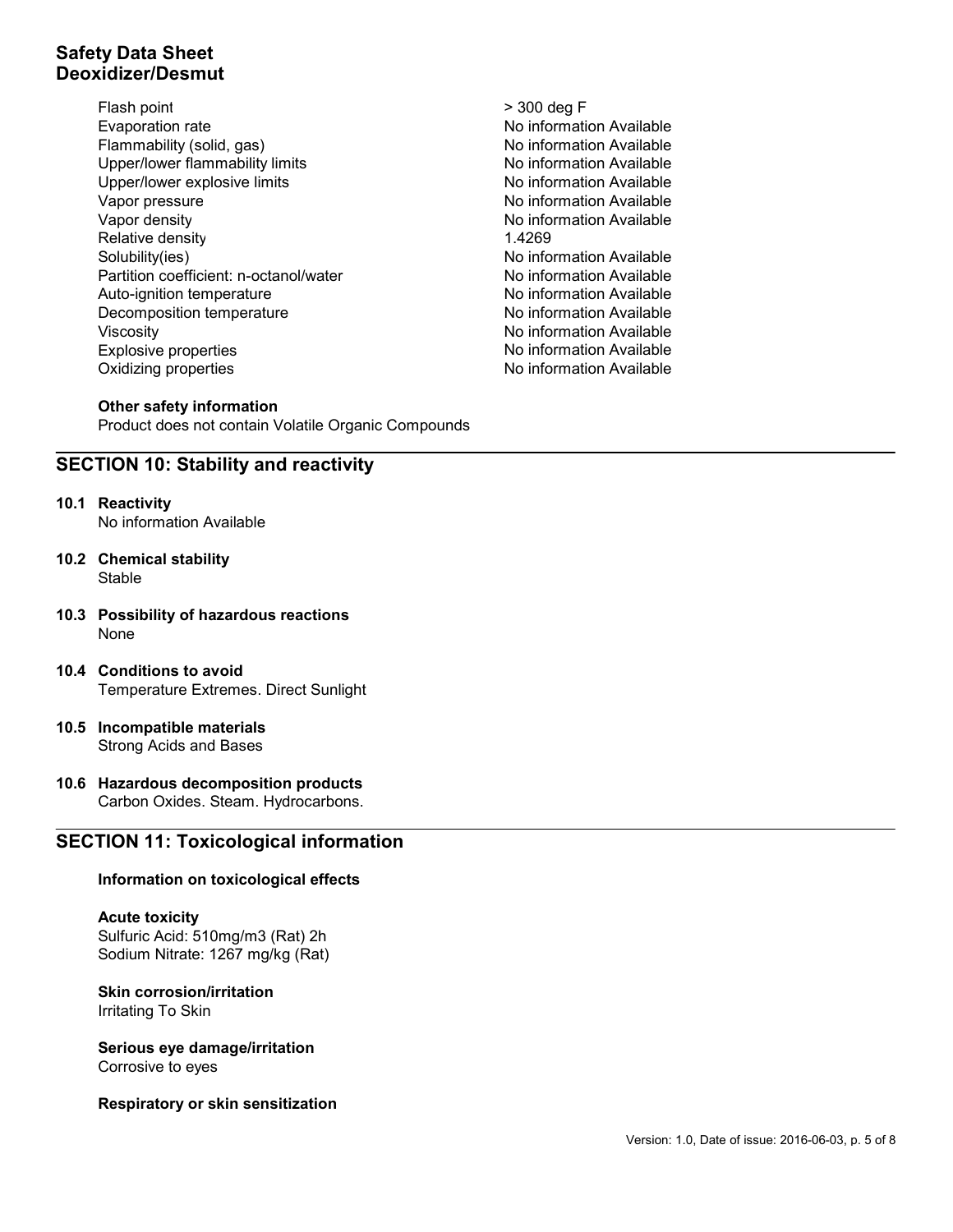Harmful by inhalation

Germ cell mutagenicity No information Available

**Carcinogenicity** Sulfuric Acid: Group 1 IARC Sodium Nitrate: Group 2A IARC

Reproductive toxicity No information Available

STOT-single exposure No information Available

STOT-repeated exposure No information Available

Aspiration hazard No information Available

## SECTION 12: Ecological information

#### **Toxicity**

Sulfuric Acid: 500: 96h LC50 Static (fish) Sodium Nitrate: 2000 96h LC50 (fish)

Persistence and degradability No information Available

Bioaccumulative potential No information Available

Mobility in soil No information Available

Results of PBT and vPvB assessment

No information Available

## SECTION 13: Disposal considerations

#### Disposal of the product

Consult appropriate federal and local regulations for disposal. Empty containers are subject to the same regulations.

#### Disposal of contaminated packaging

Consult appropriate federal and local regulations for disposal. Empty containers are subject to the same regulations.

Waste treatment No information available

#### Sewage disposal

Consult appropriate federal and local regulations for disposal. Empty containers are subject to the same regulations.

## SECTION 14: Transport information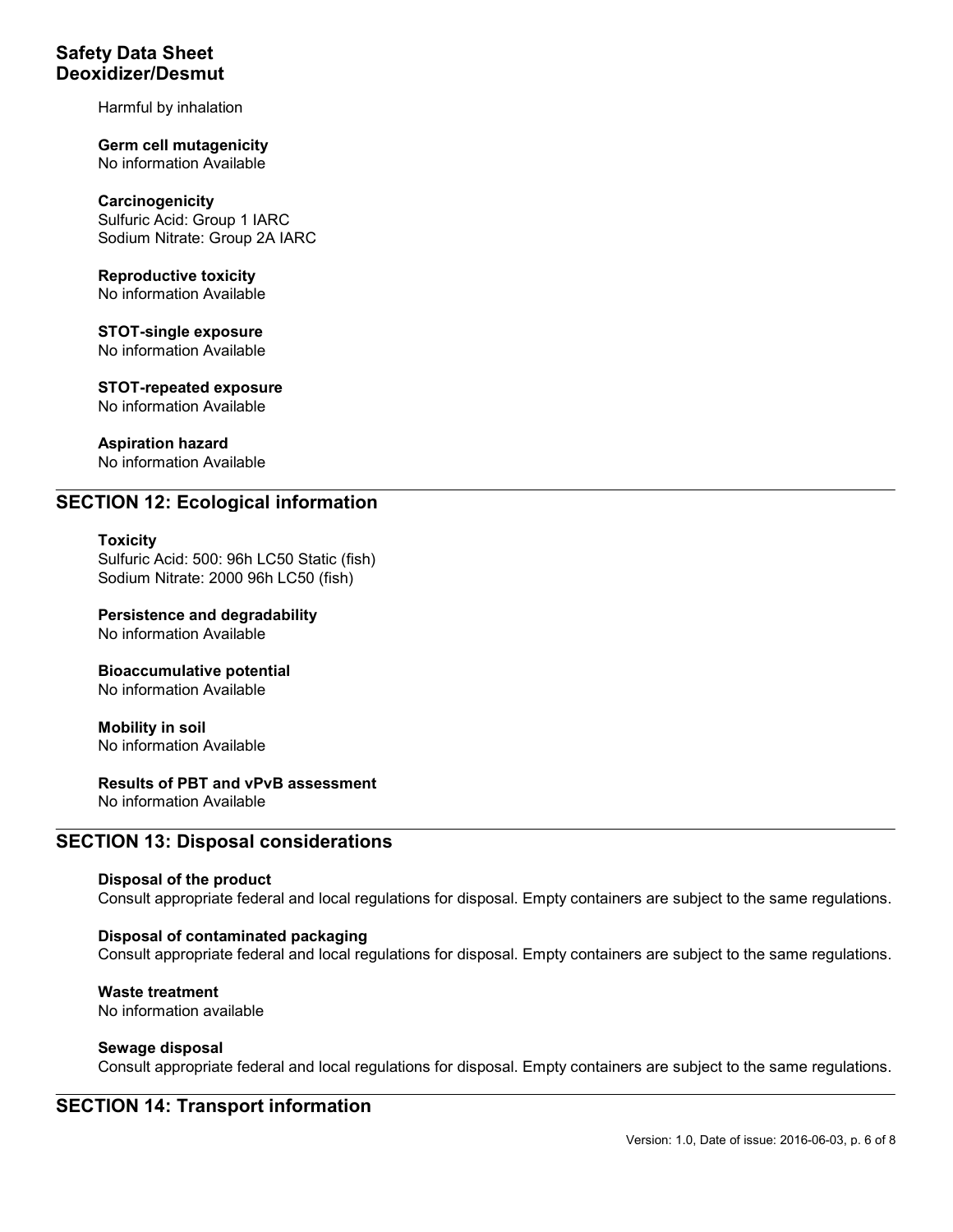#### DOT (US)

UN Number: UN3264 Class: 8 Packing Group: II Proper Shipping Name: Corrosive liquid, acidic, inorganic NOS (Sulfuric Acid Solution) Reportable quantity (RQ): Marine pollutant: Poison inhalation hazard:

## IMDG

UN Number: UN3264 Class: 8 Packing Group: II EMS Number: Proper Shipping Name: Corrosive liquid, acidic, inorganic NOS (Sulfuric Acid Solution)

## IATA

UN Number: UN3264 Class: 8 Packing Group: II Proper Shipping Name: Corrosive liquid, acidic, inorganic NOS (Sulfuric Acid Solution)

# SECTION 15: Regulatory information

#### 15.1 Safety, health and environmental regulations specific for the product in question

Massachusetts Right To Know Components Chemical name: Sulfuric acid CAS number: 7664-93-9

New Jersey Right To Know Components Common name: SULFURIC ACID CAS number: 7664-93-9

# Pennsylvania Right To Know Components

Chemical name: Sulfuric acid CAS number: 7664-93-9

#### California Prop. 65 components

Chemical name: Sulfuric acid (90-98 %) CAS number: 7664-93-9 03/14/2003 - Cancer

#### Pennsylvania Right To Know Components

Chemical name: Nitric acid, sodium salt CAS number: 7631-99-4

#### HMIS Rating

| Deoxidizer/Desmut          |     |  |
|----------------------------|-----|--|
| <b>HEALTH</b>              | * ? |  |
| <b>FLAMMABILITY</b>        |     |  |
| <b>PHYSICAL HAZARD</b>     |     |  |
| <b>PERSONAL PROTECTION</b> | ח   |  |